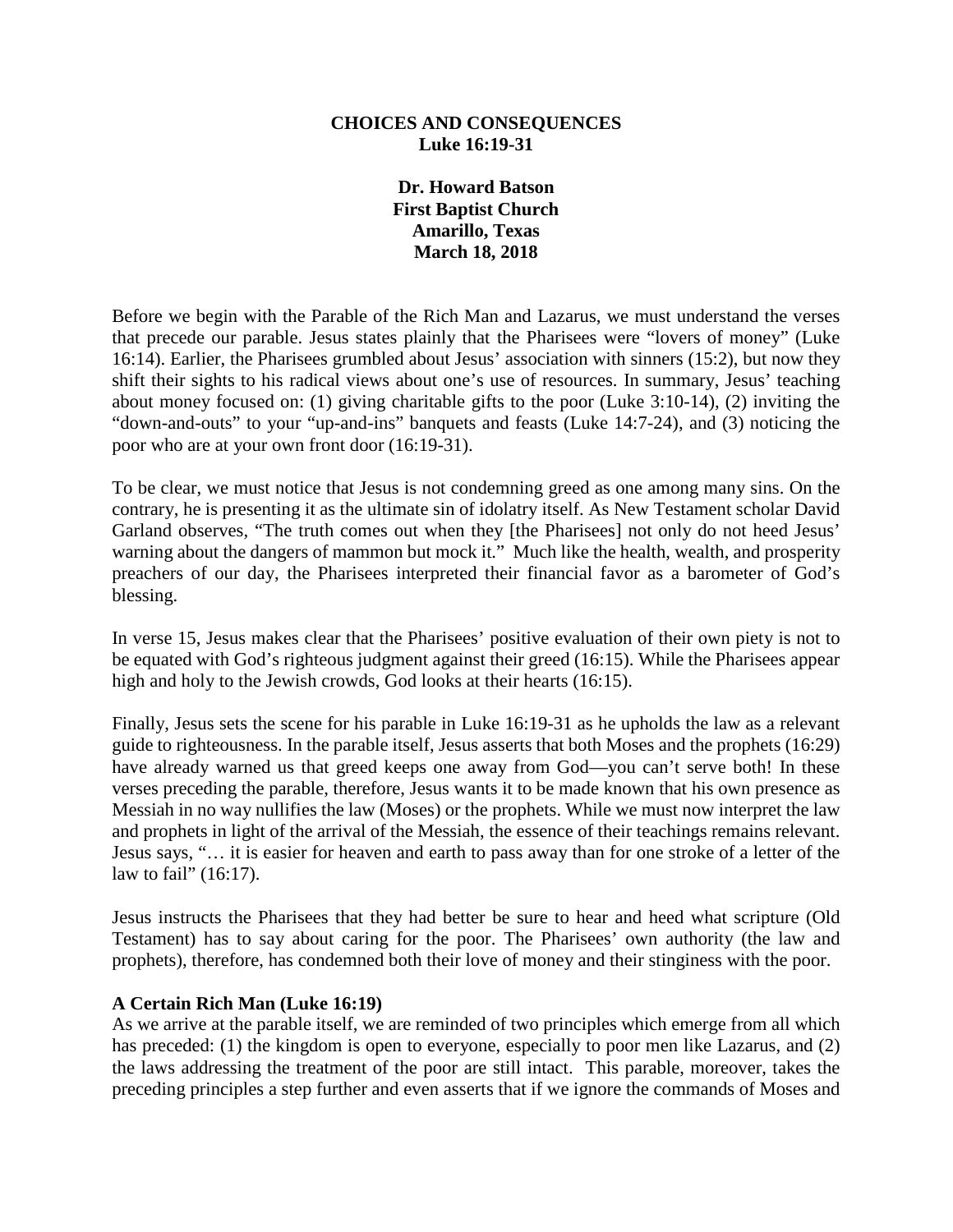the prophets regarding the treatment of the poor, it is a clear indication that we will be left out of the kingdom of God. Greed is clear evidence that the kingdom has not yet invaded our lives.

The introduction, "a certain rich man," signals to the observant reader that Jesus is about to tell another parable. In the Parable of the Prodigal Son, he told us "a certain man" had two sons (Luke 15:11). In the parable just preceding, the Parable of the Unrighteous Steward, Jesus uses the familiar construction, "There was a certain rich man…." Therefore, when we come to "a certain rich man" in verse 19, we are prepared to hear a parable.

Verse 19 embodies an ancient (and contemporary) theology which concludes that one's level of wealth is a measure of one's blessing from God. Heaven, therefore, shines upon those with much and frowns upon those with little. In an uncharacteristic fashion, Jesus describes the actual clothing of the rich man—"dressed in purple and fine linen." With his kingly dress (Judges 8:26), the rich man stands in direct contrast to Lazarus, who has nothing but sores and rags. The reference to "fine linen" is a further indication that \even the rich man's "underwear" is made of the most expensive fabric known.

In antiquity, one would only experience a real feast on rare occasions like a wedding. The daily diet would be limited to soup, bread, and fruit. Unaccustomed to the common fare, however, the rich man makes a feast out of every meal, with his "living in splendor every day."

Margaret Atwood, in *Alias Grace*, says, "For if the world treats you well, you come to believe you are deserving of it." (p. 171)

### **A Certain Poor Man (Luke 16:20)**

Of all the parables that Jesus tells, Lazarus is the only character called by name. Contrast the nameless nature of the rich man with the personalized naming of the poor man. Perhaps by naming Lazarus, Jesus is giving him a certain measure of personhood. Interestingly, the name "Lazarus" means "God is my help" in Hebrew. Even his name, therefore, sets the poor man up for a helping hand from God, while the rich man will be forced to stand on his own deeds which he, mistakenly, thinks have rewarded him with riches.

Lazarus finds himself in a beggar's posture each day as he is "laid" in front of the rich man's gate. The word used here for gate, pylon, is used elsewhere to designate extremely ornate gates used at the entrances of temples or elaborate dwellings (Acts 12:10; 14:13). The gate, perhaps, serves two purposes: (1) it advertises the man's wealth in comparison to his neighbors, and (2) it keeps unwelcomed guests, like the poor, from partaking in the rich man's luxury and leisure.

Before we throw too many stones at "the rich man," we should be reminded that "gated communities," known as "privatopias," are forming the future of "fortress America," in which the private simply secedes from the public. Concerning gated communities, one author writes, "The number of these types of communities in the United States is rising each year, creating inequality and segregation for those who do not have the luxury of living in one." The idea of the "big gate" has moved well beyond America, as countries like Turkey, Poland, England, China, West Africa, Canada, and Australia are finding themselves "throwing up the walls" as well. Addressing the worldwide rise in gates, the Global Consilium remarks,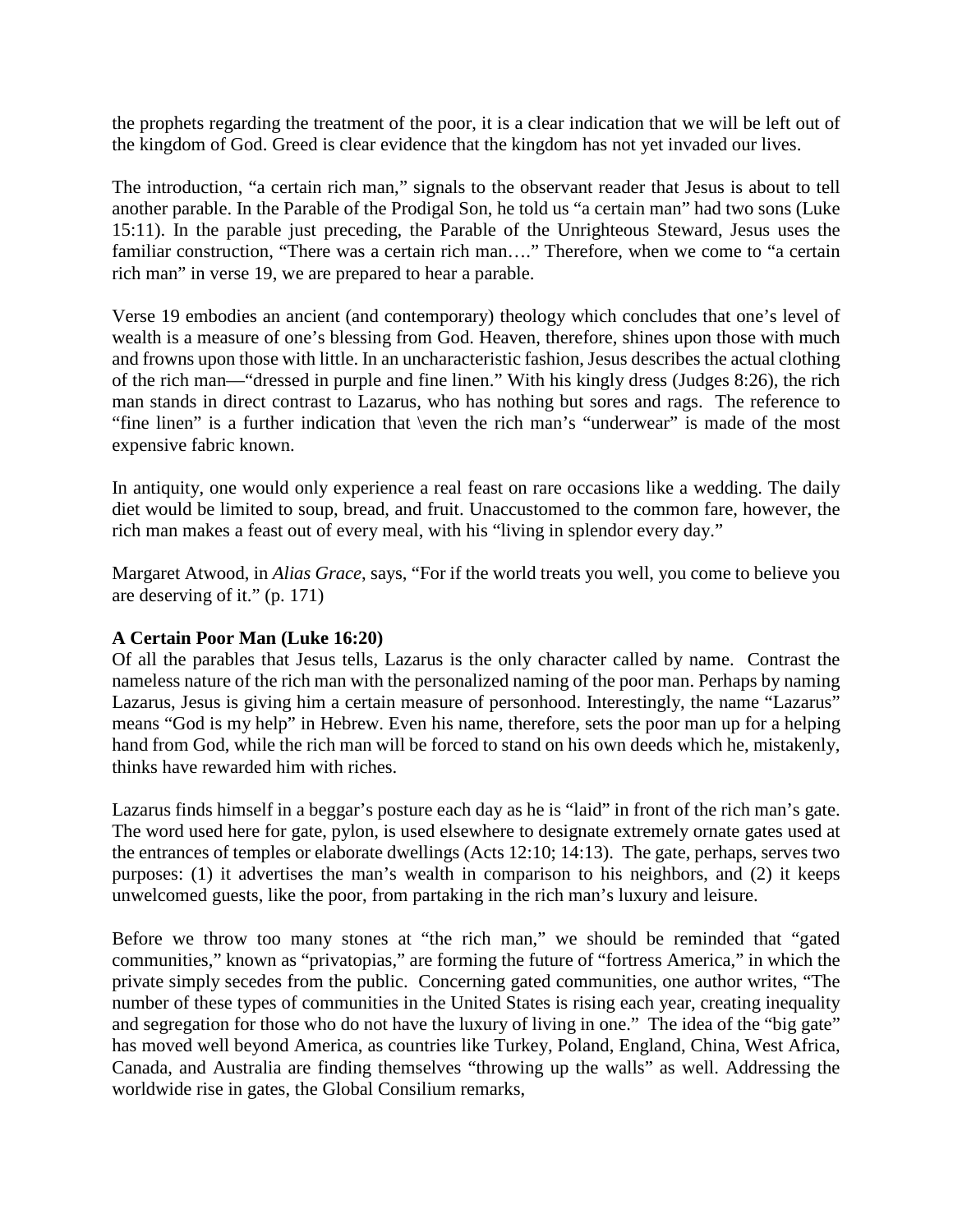Thus, the problem is that these kind of communities—whether purposely or not—end up widening stratification and deepening social class divides. While it is understandable that people all over the world [resort] to this form of housing in order to feel more secure, we cannot lose sight that the proliferation of gated communities can end up dividing the social fabric into centers and peripheries where income disparities, inequality, and social stratification will be clearly demarcated by walls.

The gate in the parable, likewise, was a clear dividing line between the haves (the rich man and his family) and the have-nots (poor Lazarus and other beggars).

## **The Scraps (Luke 16:21)**

Echoing images from an earlier parable, Jesus tells us that the poor man was "longing to be fed with the crumbs." Previously, in the Parable of the Prodigal Son, we learned that the runaway boy was "longing to fill his stomach with the pods that the swine were eating" (Luke 15:16). Once again, a state of hunger is an indication that a character has hit rock bottom, beyond which there is no place to lower oneself other than death itself.

The poor man, Lazarus, obviously knows his "place" in the pecking order and has no hopes of being invited to the banquet. On the contrary, his only hope is to be allowed to eat the crumbs that fall from the rich man's table. Put plainly, the poor man simply longs for the leftovers found in the rich man's trash can.

While on a trip to Uganda to volunteer at the Uganda Baptist Seminary, our missions team and I signed up for whitewater rafting on the Nile. Uganda is the "birthplace" of the Nile, and the waters are rushing, with walls of waves. The whitewater tourist attraction was advertised to conclude with a steak dinner deep in the jungle. While the river proved to be rough, as it ejected us a dozen times from the safety of our boat into the crocodile-infested waters, the greatest lesson in humility came from the meal to follow. As the modest feast of a medium-grade steak, potato chips, and a soft drink was set before the hungry raft riders, I noticed Ugandan children gathering in the bush, safely beyond, but not unnoticed by, the Western tourists. I had no idea why they had gathered and thought they were simply gawking at the visitors from America. When we finished our steak dinner, however, and loaded onto the truck beds for the very bumpy ride out of the jungle, the children rushed the tables, devouring every scrap of fat or leftover meat, wolfing down broken bits of potato chips, and even guzzling the leftover cola in the cans. I was overwhelmed with sadness and guilt, wishing I had left the entirety of my meal for the hungry children. Lazarus was like those Ugandan children who simply craved the crumbs left by the upper-crust in the culture.

The dogs add to the portrait of Lazarus' pain. These were not cuddly puppies, but, rather, wild packs of unclean animals that sometimes even eat the bodies of the dead (1 Kings 14:11; 16:4; 21:19, 23-24; 22:38).

### **The Bosom of Abraham (Luke 16:22)**

Oddly enough, Luke reverses the order when it comes to the death of the characters. While we were introduced to the rich man first, Lazarus is presented as the first one at death's door. The greater point, however, is intimately clear: death strikes both the rich and the poor alike. One can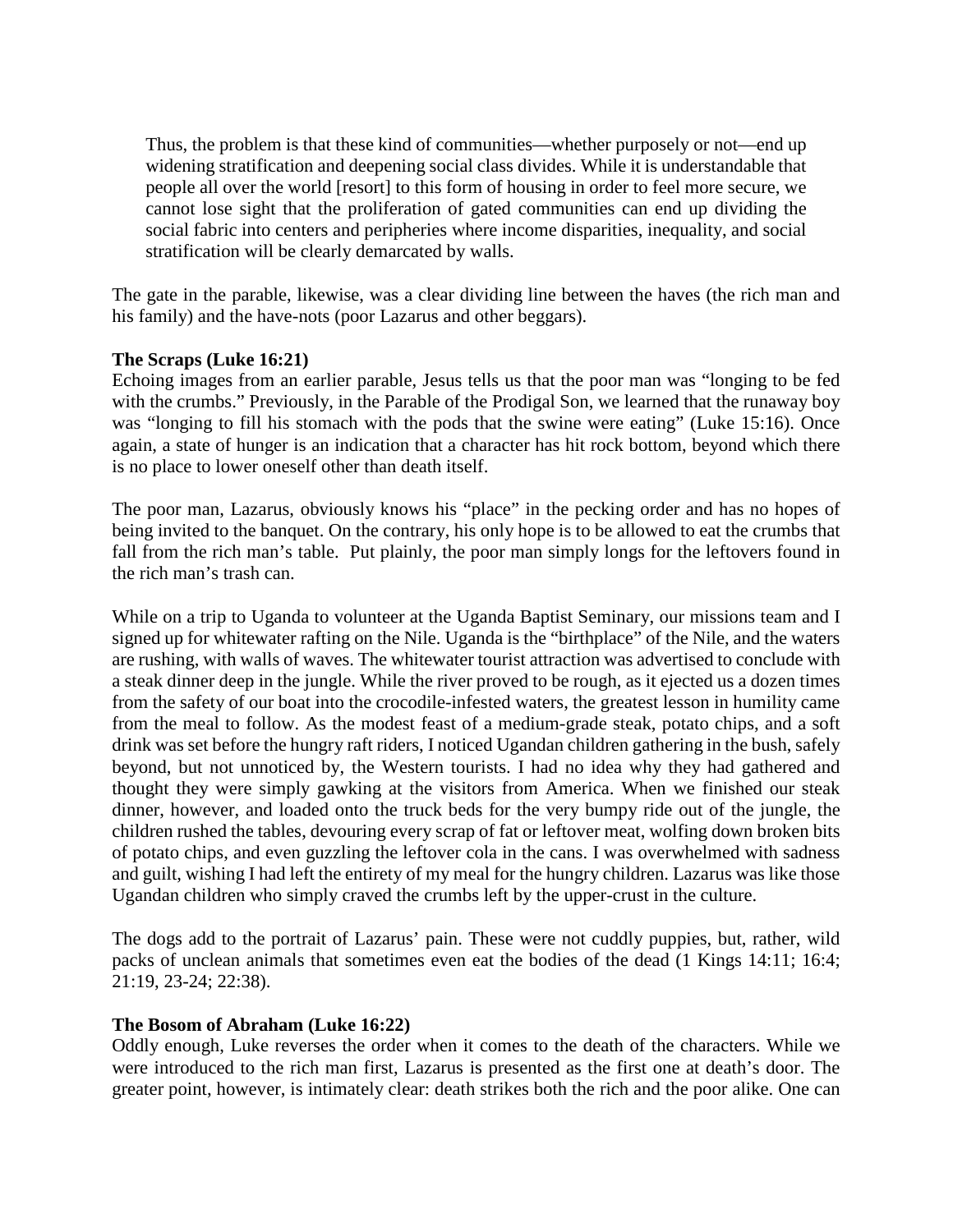only imagine that after his death, the rich man's life was celebrated with a lavish funeral, as would be expected for a man of his standing. Don't miss the message—Lazarus doesn't even get the mention of a burial, and a pauper's grave would be his only alternative. Lazarus, in a great role reversal, however, is ushered into the presence of Abraham's bosom, bringing complete confirmation to Luke's beatitude, "Blessed are you who are poor, for yours is the kingdom of God" (Luke 6:20).

## **The Agony of the Flame (Luke 16:23-24)**

In this particular parable, we find the common descriptions of Hades as a place of torment, a place of thirst, a place of flames, and a place divided by a great chasm. One of the clearest themes of the New Testament is "the great reversal" (see Luke 1:52-53; 4:18; 6:21, 24-25; 16:15). This common New Testament theme declares that the last shall be first, and the first shall be last (Luke 13:30).

While on earth, the rich man lived behind the big gates, while Lazarus was left outside. Following "the great reversal," Lazarus finds himself at paradise's banquet (implied by reclining on the bosom of Abraham), while the rich man is cut off from the portal of paradise by the great chasm. The beggar now belongs at the banquet of the kingdom for eternity, and the rich man is relegated to the place of poverty.

The conclusion of the story surprises no one who was familiar with the songs of the Psalter or the wisdom sayings, for there we learn that God will not ignore the affliction of the afflicted (Psalm 22:24-26) and that those who close their ears to the cries of the poor will themselves cry out and not be heard (Proverbs 21:13). Interestingly enough, the rich man still feels somewhat privileged as he thinks he can order Abraham to send Lazarus to his service. Yet, how many times did Lazarus cry out, only to be ignored, on the other side of the gate?

### **The Great Chasm (Luke 16:25-26)**

In these verses, the patriarch Abraham himself participates in the dialogue, making clear that the rich man should not be surprised by the role reversal. In the previous life, the rich man had all the "good things," and Lazarus the "bad things." But now that the roles have been reversed, Abraham makes clear that following death there is no negotiating concerning one's assignment. The word "great" describing the chasm is the Greek word mega, a word which carries meaning even without translation.

# **The Five Brothers (Luke 16:27-28)**

Realizing the hopelessness of his now permanent habitat in Hades, the rich man pleads with Abraham, begging that a word of warning be sent to his family of five brothers. The warning would go something like this: "Living in the self-centered height of luxury when you are in the land of the living will ensure your abject poverty on the other side." While some have argued that at least the rich man is now thinking about others, meaning his brothers, New Testament scholar David Garland argues, "…his family was regarded as an extension of himself. In looking out for his brothers, the rich man is still looking out for his own interests."

### **The Law and the Prophets (Luke 16:29-31)**

Abraham is perplexed by the rich man's request for an additional warning. The patriarch's position is that both the writings of Moses (the law) and the prophets have already given ample words of